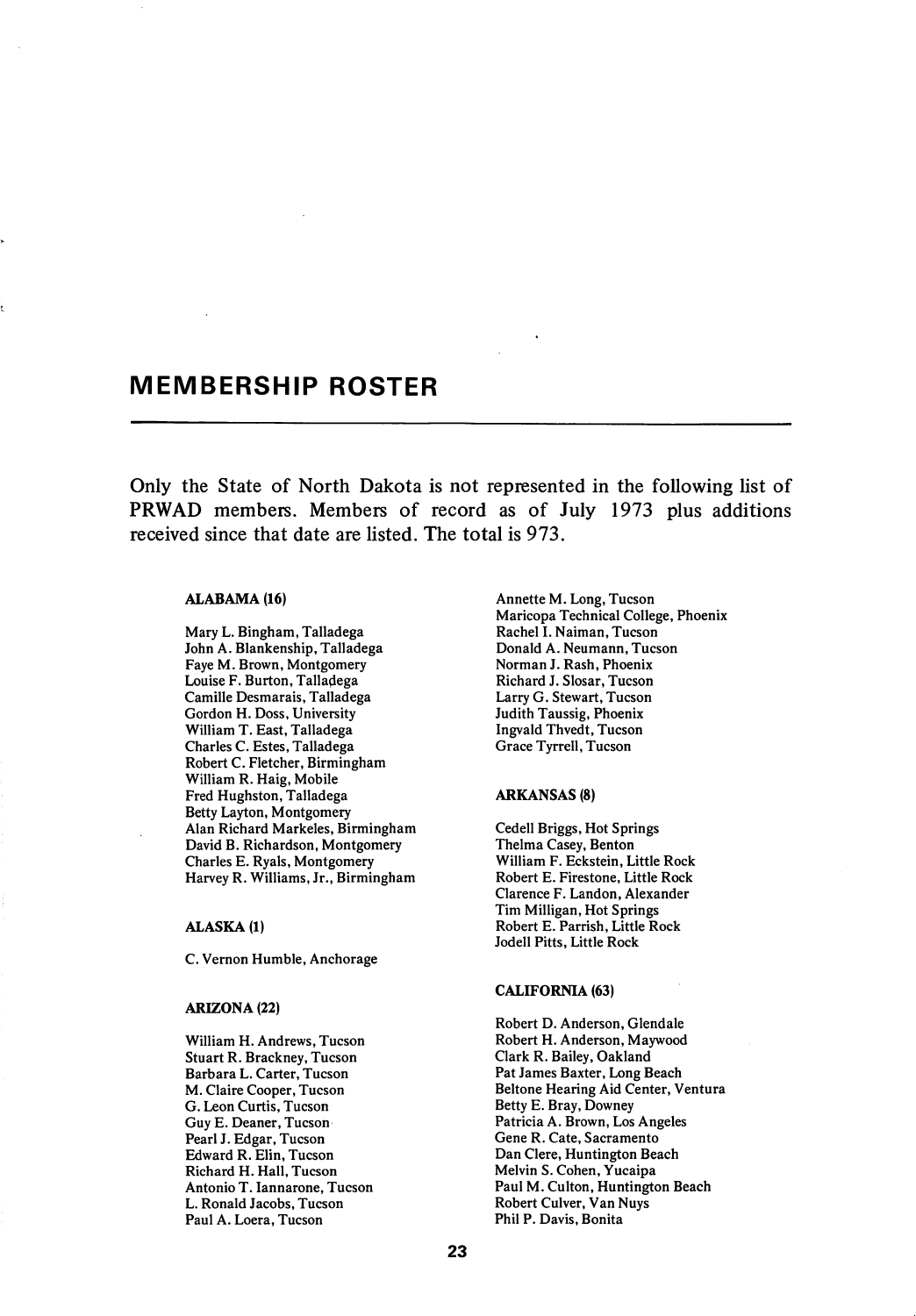Holly Elliott, San Francisco Buffy Fetter, Northridge Mike Finneran, Northridge Sal J. DiFrancesca, La Jolla Joseph Giallo, Santa Cruz Ann Glass, Sacramento Bedford Goldstein, Van Nuys Joyce Groode, Chatsworth Sister Cleta Herold, San Francisco John M. Hibbard, Fair Oaks Marjoriebell S. Holcomb, Tustin Shirley Homfeld, San Mateo Ruth M. Jackson, Palo Alto Eldon H. Jeffrey, Inglewood J. Gay Johnson, Oakland Ray L. Jones, Northridge Roger R. Jones, San Francisco Gregory C. Kimberlin, Los Angeles Victor Lampe, San Francisco Tony deLaTorre, Fresno Martin Lipin, Van Nuys Beverly Jean McKee, San Diego Virginia McKinney, Los Angeles Mary Ellen McManus, San Francisco Brian L. Malzkuhn, Riverside Leroy W. Mason, Lake Hughes Lucille V. Miller, Northridge Fred Morrison, Burbank Harry J. Murphy, Thousand Oaks Lawrence Newman, Riverside John R. Paul, Fresno Andrea C. Reeder, Pasadena Ronald E. Reese, Sacramento Bernadette Ries, San Luis Obispo Einer Rosenkjar, Van Nuys Vera H. Schiller, Glendale Hllde S. Schlesinger, San Francisco Hubert J. Sellner, El Cerrito Jean M. Smith, La Hambra State Department of Education, Sacramento Natalie G. Stephenson, Covina Conrad Stepner, Downey Gayle M. Stiltner, Van Nuys Winifred deVos, Berkeley Richard V. Wallace, Long Beach Donald N.Wieand, La Jolla Dale C. Williamson, Sausalito Josephine F. Wilson, San Diego Richard O. Wright, Richmond M. Eunice Zukowski, Simi Valley

#### COLORADO (11)

Jerome G. Alpiner, Denver C. O. Brunson, Colorado Springs David Correa, Pueblo Darlene Franks, Lakewood James H. Haney, Denver Bertha A. Kondrotis, Denver Glenn Noteboom, Denver Esther M. Seanor, Colorado Springs Kenneth R. Seeley, Loveland John T. Shirley, Denver Arthur C. Squires, Denver

# CONNECTICUT (15)

Robert D. Bergin, W. Hartford Albert Berke, W. Hartford William Burley Boutell, Putnam Barbara B. Brasel, W. Hartford Marilyn O. Brown, W. Hartford Edmond D. Cassetti, Rocky Hill Peter A. DeMarco, Bridgeport Rae DeRose, Newington John D. Hulser, Hartford J. Michael James, Southington Emil S. Ladner, W. Hartford Dorthy S. Miles, New London Nancy B. Rarus, W. Hartford Marvin B. Sallop, W. Hartford Fred L. Sparks, Jr., W. Hartford

# DELAWARE (5)

Alice E. Drake, Wilmington John G. Nace, Newark William Pickhardt, Wilmington Robert C. Riale, Newcastle Lou Ann B. Simpson, Claymont

# DISTRICT OF COLUMBIA (53)

Edna P. Adler, Washington Yerker J. O. Anderson, Washington Otto B. Berg, Washington Donald C. Bowman, Washington John Cowen, Washington Leonard M. Elstad, Washington John Mark Ennis, Washington Rod Ferrell, Washington Rochelle G. Fields, Washington Peter J. Fine, Washington Marilyn Galloway, Washington Jack Gannon, Washington Constance A. Gant, Washington Gerilee Gustason, Washington Doin Hicks, Washington Mary Hockersmith, Washington Meda Hutchinson, Washington Ruth E. Jefferson, Washington Renee Johnson, Washington Richard K. Johnson, Washington Henry W. E. Klopping, Washington Hartley R. Koch, Washington John E. Lawyer, Washington Marlene McAleer, Washington Daniel F. McHugh, Washington Willard J. Madsen, Washington Linda L. Martin, Washington Robert C. Mehan, Washington E. C. Merrill, Washington E, J. Moncada, Washington Richard M. Phillips, Washington Albert T. Pimentel, Washington Howard M. Quigley, Washington Lottie Riekehof, Washington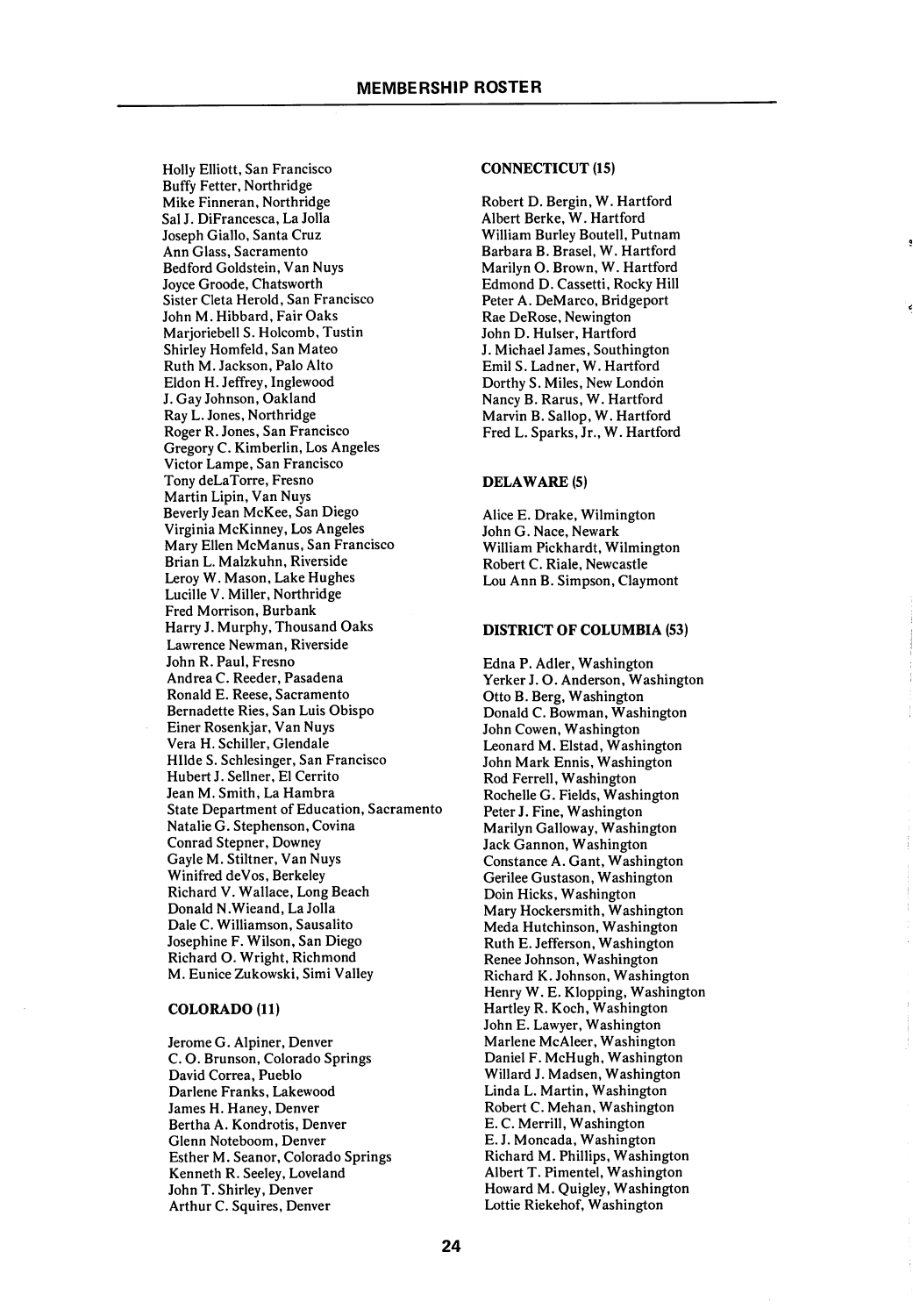Peter W. Ries, Washington Luther D. Robinson, Washington Roz Rosen, Washington Sylvia Rosenblatt, Washington Joseph Rosenstein, Washington Howard L. Roy, Washington William C. Saunders, Washington Ben M. Schowe, Jr., Washington John S. Schuchman, Washington Allen E. Sussman, Washington Claire J. Timmons, Washington Raymond J. Trybus, Washington Norman Tully, Washington Frank R. Turk, Washington Margaret W. Walworth, Washington Roslyn Waring, Washington Carol Weiss, Washington Boyce R. Williams, Washington Barbara A. Willigan, Washington

#### FLORIDA (31)

Kenneth C. Bachman, Jr., Sarasota Kenneth C. Bachman, Sr., Sarasota Patsy R. Brown, Tallahassee Raymond Butler, St. Augustine Anita L. Buker, Hialeah Janet Dombey, Tampa Betty Edwards, Clearwater Joseph P. Finnegan, Jr., St. Augustine Russell A. Graham,Fort Myers Mary Ann Gilchrist, Jacksonville Stephen F. Greene, St. Augustine Thomas E. Hicks, Palm Beach Garden John W. Justl, Tallahassee Barbara Lee Jones, Jacksonville Karl Kranskey, Melbourne William C. McClure, St. Augustine Elizabeth M. Marsh, Temple Terrace Orville C. Matthews, Clearwater Craig Mills, Tallahassee John H. Oliver, Elkton Norman Oja, St. Augustine Judith K. Ott, West Palm Beach Dodd Pace, Tallahassee James N. Porter, Fort Lauderdale Ernst R. Schneider, Clearwater Christine Smith, St. Augustine Eugene Stockton, Jacksonville Robert Thompson, St. Augustine Carmen S. Tiberio, St. Augustine Mary F. Wolfe, St. Augustine Richard F. Zipperer, Sarasota

# GEORGIA (23)

William Lawton Adams, Cave Spring Kenneth W. Barrett, Woodland Howard E. Bearden, Atlanta Howard H. Burns, Atlanta Phyllis R. Chalk, Rome Jack Claxton, Atlanta William E. Daughtrey, Riverdale

Rondall Davidson, Bainbridge Charles A. Fanshaw, Cave Spring Dale C. Gibson, Cave Spring Thomas J. Lawrie, Cave Spring Susie A. Y. Ligon, Atlanta Bill Myatt, Cave Spring Edward J. Nagy, Cave Spring Emory Proctor, Savannah Max Stephens, Newman Milton M. Stephens, College Park Reuben M. Tuck, Atlanta Jean C. Visscher, Atlanta Roger A. Walton, Decatur Henry C. Warner, Atlanta Don A. Watkins, Albany Desolee Yeiser, Atlanta

# HAWAII(1)

Virginia M. Simonalle, Honolulu

#### IDAHO (4)

Merl E. Eden, Twin Falls Ronald G. Jones, Gooding Jim C. Palmer, Twin Falls Deoine Schnudt, Gooding

# ILLINOIS (38)

Jane A. Allen, Evanston Robert R. Anderson, Jacksonville Orlin S. Anderson, Jacksonville Gary Austin, DeKalb Dale Berger, Chicago Kenneth L. Bosch, DeKalb Katie Marie Brown, Chicago Paul Cantwell, Chicago Jean L. Crompton, Evanston Flora Dinkines, Chicago Robert J. Donoghue, Evanston Ada Erickson, Chicago Vae Rose Fultz, Jacksonville Susan M. Goldstein, Evanston Robert E. Griffith, Springfield Joseph Groner, Chicago Nancy Huber, Chicago Joseph G. Kennedy, Highland Park Philip A. Kerr, Chicago Charlotte Kirby, DeKalb Mariann Kirby, Chicago Irvin A. Kommer, Quincy George Laster, Elgin Lois A. Malley, Clarendon Mari T. Marsh, Sheldon Barbara L. Merten, North Aurora Catherine Munro, Mt. Prospect Seth L. Tetteh Ocloo, Carbondale Herbert Pickell, Jr., Hanover Park W. E. Randell, Gurnee Rosie Rasenick, Skokie Cecilia E. Saddler, Chicago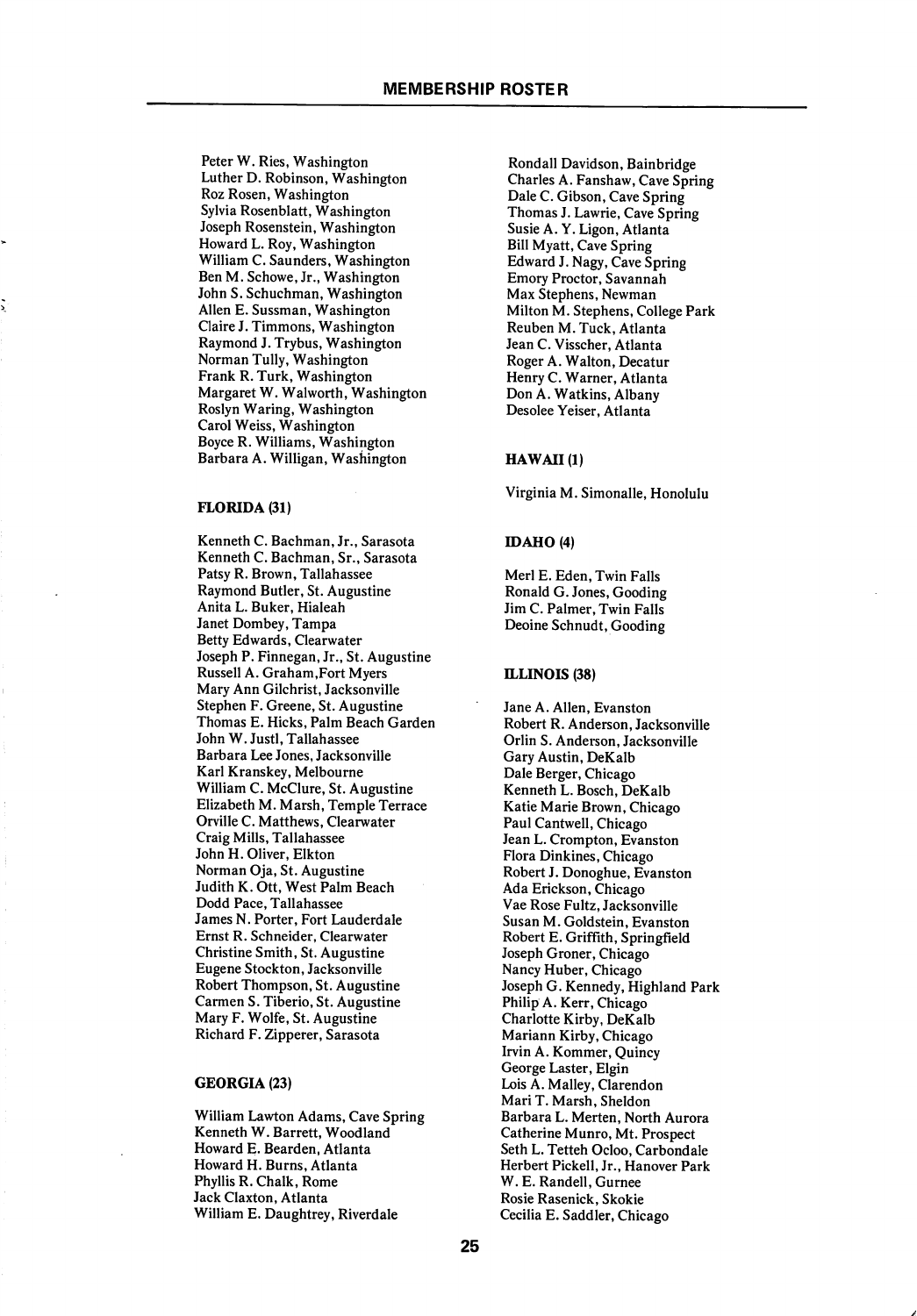Albert G. Seal, Chicago Joseph W. Sendelbaugh, DeKalb David R. Simon, Park Forest Frank B. Sullivan, Oak Park Franklin Williamson Workshop, West Frankfort Dianne Witte, Jacksonville

# INDIANA (16)

Larry Brice, Evansville Shirley Hermerding, Indianapolis Samuel B. Honigman, Fort Wayne Indiana/Purdue University, Indianapolis Diane M. Munro, Indianapolis Alan R. Parnes, Indianapolis John H. Payne, Indianapolis Eugene W. Petersen, Indianapolis Albert Rhodes, Jr., Indianapolis Faye Sanders, Muncie Don M. Shaffer, Indianapolis Elvin R. Stoltzfus, Goshen J. Dean Twining, Muncie Robert A. Wagoner, Indianapolis Hward M. Watson, Indianapolis T. J. Weakley, Indianapolis

# IOWA (6)

Elmer J. LaBranche, Marion Janet Dillingham, Des Moines James C. Hanson, Des Moines Kenneth L. Reams, Des Moines Elaine Syzmoniak, Des Moines Niel VerHoef, Grimes

#### KANSAS (7)

George A. Cleaver, Atchison James N. DeNio, Kansas City Darrell E. Matthews, Overland Park June B. Miller, Kansas City Kenneth Morganfield, Kansas City Stanley D. Roth, Olathe Dorothy Ruge, Wichita

#### KENTUCKY (8)

Diane L. Barnard, Louisville Faye W. Best, Danville Norman R. Elliott, Hopkinsville Norma D. Lewis, Anchorage Frank N. Moore, Lexington Edwart F. Peltier, Danville Marian Spencer, Louisville Bill Vaught, Danville

# LOUISIANA (21)

Susan M. Childress, New Orleans Sister Eymard, O. P., Scott Robert Gagnard, Metairie Agnes G. Guidry, Kenner Gerard J. Howell, New Orleans Marshall Larrivier, Lafayette Sally Ann Martin, Baton Rouge Peter H. Mistich, New Orleans Anthony P. Mowad, Oakdale David W. Myers, New Orleans Sister F. Parker, O. P., Baton Rouge Roy L. Pierce, Metairie Rosario R. Raneri, New Orleans Tom Redd, Lake Charles Kenneth A. Smith, Baton Rouge Laval F. Taylor, Monroe Nadene S. Vaughn, Alexandria W. C. Vaughn, Alexandria Douglas O. Wells, New Orleans Lane West, Lafayette Peter A. Wuescher, New Orleans

# MAINE (2)

Philip M. Tracy, Portland Earl J. Thaler, Pittsfield

#### MARYLAND (50)

A. Therese Absher, Bethesda Edward C. Carney, Beltsville Richard W. Colosimone, Landover Alan B. Crammatte, Adelphi Alfred Cranwill, Columbia Richard R. Cutler, Reisterstown Cheryl Davenport, Upper Marlboro Robert R. Davila, Lanham Marie M. Davis, Gaithersburg David M. Denton, Frederick Doris Lee Dickens, Oxon Hill Harold J. Domich, Oxon Hill Glenda S. Ennis, Cheverly Patricia Farrell, Silver Spring Alexander Fleischman, Greenbelt Victor Galloway, Glendale Mervin D. Garretson, Wheaton Augustine Gentile, Silver Spring Emanuel Golden, Bowie Ernest E. Hairston, Greenbelt Sarah L. Hyde, Hyattsville Carolyn Jones, Upper Marlboro Jerald M. Jordan, Adelphi Lee Katz, College Park Edward T. Kilcullen, Baltimore Marcellus A. Kleberg, Kensington Charles N. Lednum, Jr., Cambridge Virginia Lewis, Crofton Charlotte Loveless, Pasadena Willis Mann, Silver Spring Thomas Mayes, Silver Spring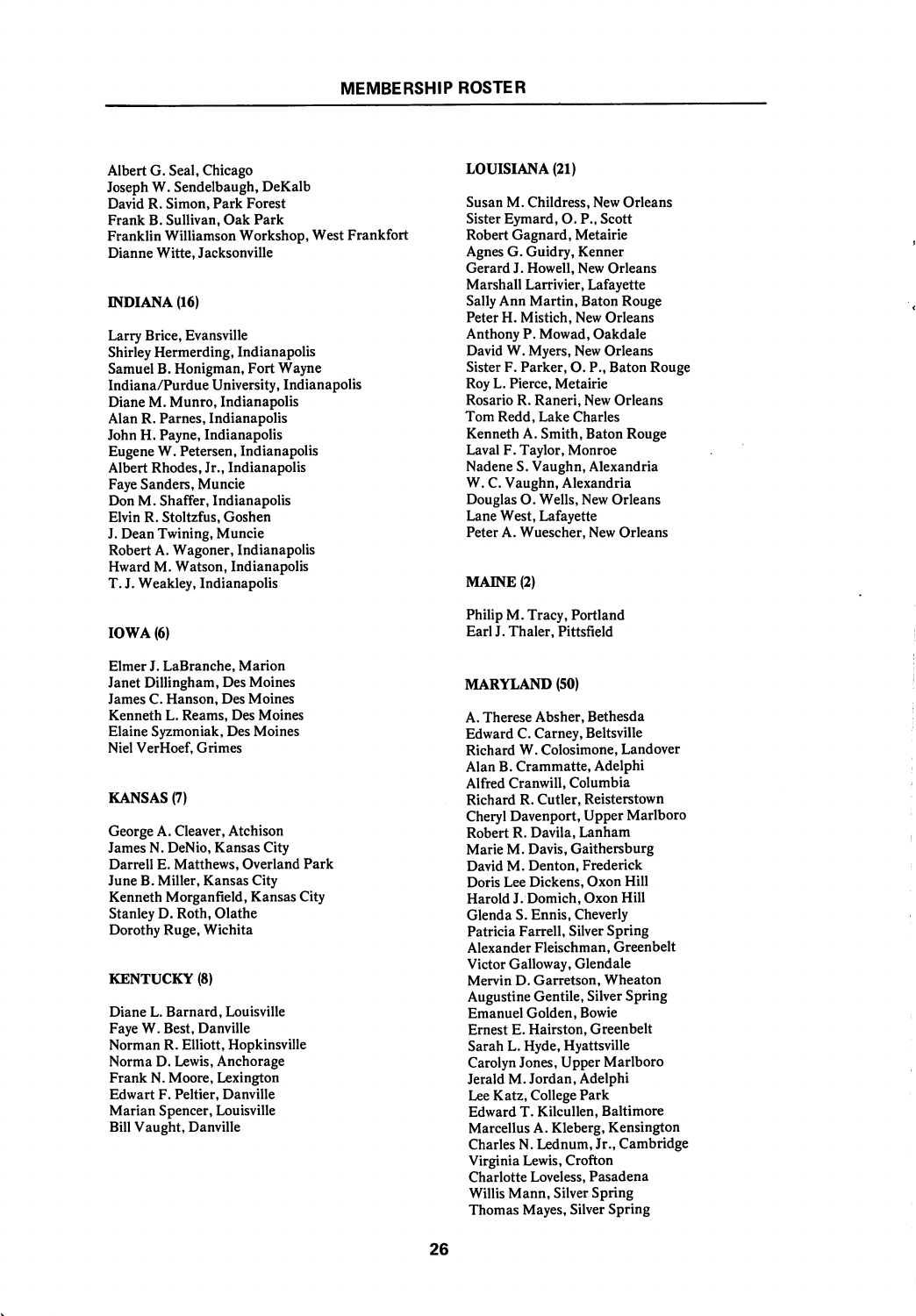Richard L. Michael, Union Bridge Esther F. Miller, Baltimore Jean Ann Mulrooney, Bladensburg Arthur G. Norris, Silver Spring Brent S. Nowak, Landover Malcolm Norwood, Hyattsville Terry O'Rourke, Silver Spring Dianne M. Plassey, Landover Edgar B. Porter, Silver Spring Mary Jane Rhodes, Greenbelt Gary W. Roberts, Riverdale Martha Saywell, Baltimore Arthur Schildroth, Kensington Frederick C. Schreiber, Silver Spring Linwood D.Smith, District Heights Harvey B. Stein, Annapolis Michael A. Valentine, New Carrollton McCay Vernon, Westminster Ann Mills Warren, Silver Spring

# MASSACHUSETTS (9)

Wayne Farrell, Framington Center Robert B. Gonzales, Amherst Charles E. Jones, Foxboro Clifford A. Lawrence, Andover Fan L. Pope, Natick Muriell K. Pokross, Boston Helen C. V. Rose, Newton Richard E. Thompson, Needham Lois A. Willett, Haverhill

### MICHIGAN (29) MISSOURI (13)

Richard L. Babb, Detroit Ronald H. Brenaman, Detroit Gary Bueche, Detroit Dorothy E. Church, Saginaw Anthony DiRocco, Detroit Harry Doren, Farmington Marlaine Ehrenberger, East Lansing Agnes T. Foret, Detroit Hearing Information Council, Jackson Hearing & Speech Center, Grand Rapids Ada Z. Heavenrich, Detroit Andrew Hnatow, Plainwell Robert M. Ingram, Detroit Henning C. F. Irgens, Plainwell Intermediate School District, Mt. Clemens Linda Aileen McCollum, St. Clair Shores Catherine Maes, Detroit Earl J. Mottard, Marquette J. Dennis Ortiz, Lansing Betty Pellegrino, Capac Curtis Robbins, Southfield Charles V. Roman, Trenton G. Peter Shuart, Flint Alfred Sonnenstrahl, Detroit Bert E. Sperstad, Dearborn Vivian M.Stevenson, East Lansing Arthur O. Washburn, Adrian Lewis Wilcox, Orchard Lake Stanley A. Wyczawski

#### MINNESOTA (21)

John J. Bachman, St. Paul Carlyn Bryngelson, N. St. Paul Lawrence T. Bunde, Minneapolis Kathryn J. Carruth, Richfield Shirley E. Crowe, St. Paul David D. Custer, St. Paul Harold L. Draving, Minneapolis Patrick W. Duggan, St. Paul Kenneth Gilmore, St. Paul Harry A. Goddard, Roseville Patricia A. Hooey, Mankato Henry Howard, St. Cloud Alice LaBarre, St. Paul Robert R. Lauritsen, St. Paul Edward Leroy Lund, St. Cloud Vernon C. Mjelde, Moorhead Donald F. Moores, St. Paul Barbara Parker, Bloomington Roger L. Reddan, Bloomington Joan H. Stephan, Minneapolis Carol Vetter, St. Paul

#### MISSISSIPPI (5)

Betty P. Austin, Jackson James M. Hancock, Jackson Glen R. Hendren, Hattiesburg Lloyd E. Jennings, Meridian Joel Peeler, Jackson

Deaf & Blind Ministries, Springfield Lloyd A. Harrison, Fulton Joan G. Henderson, Fulton Martin A. Hewitt, Clayton Sidney N. Hurwitz, St. Louis Uriel C. Jones, St. Louis Arpad de Kallos, St. Louis Edgar D. Lawrence, Springfield Paul M. Neunuebel, Florissant Herbert W. Rohe, St. Louis Eldon E. Shipman, Fulton S. Richard Silverman, St. Louis Harry Young, Sedalia

# MONTANA (2)

Charles W. Davis, Great Falls Clarice M. Petrick, Missoula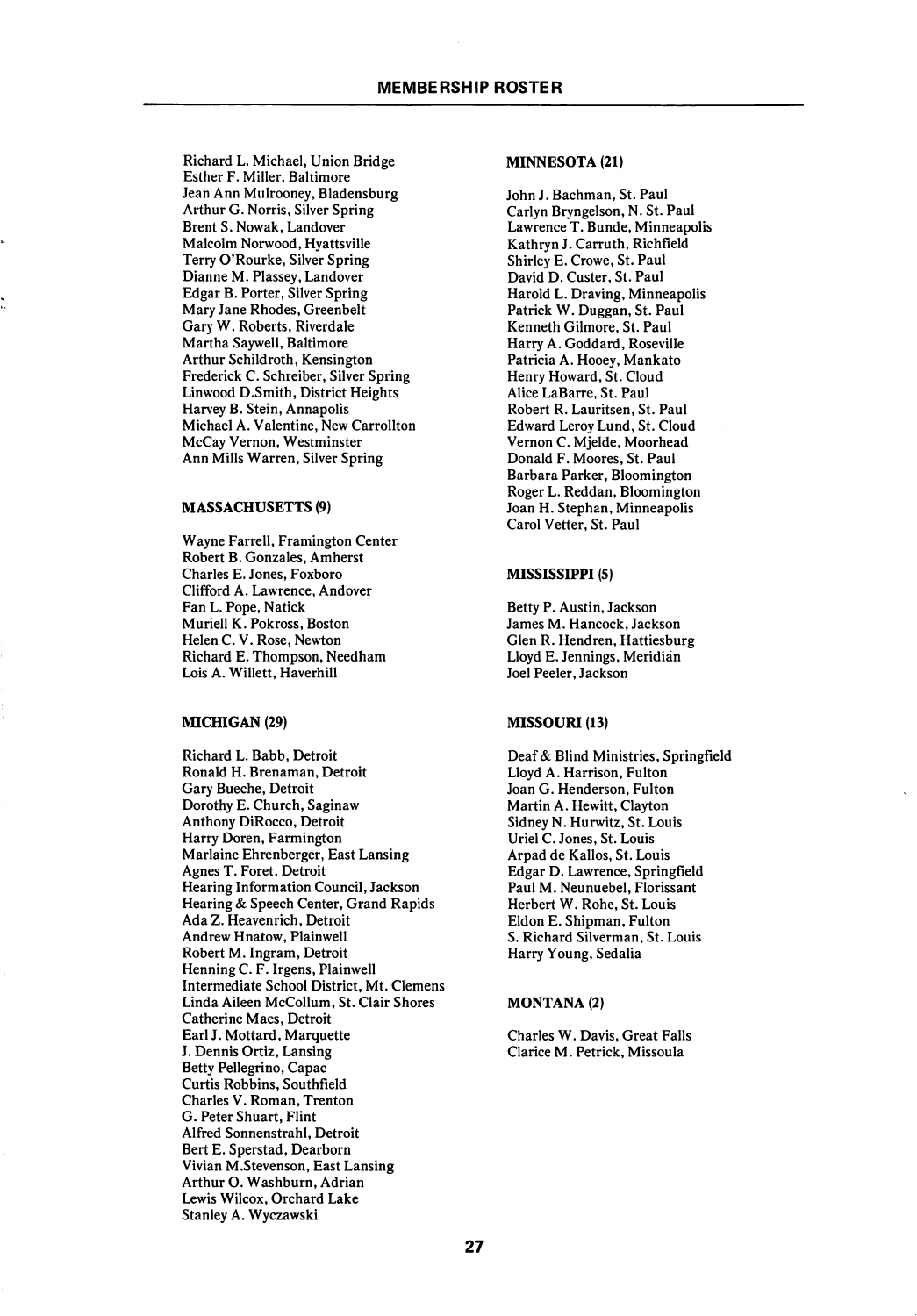### NEBRASKA (7)

Edward B. Brown, Omaha Clarence O. Dail, Omaha Ernest W. Dallier, Jr., Omaha William H. Lange, Omaha Phyllis Livingstone, Omaha H. A. Rau, Omaha Phyllis B. Tuininga, Omaha

#### NEVADA (4)

Lucinda L. Guernsey, Reno Paul McComb, Reno Sarah J.McGlamery, Las Vegas William G. Morris, Reno

# NEW HAMPSHIRE (12)

Dominick V. Bonura, Claremont James S. Butler, Manchester D. Kent Butterfield, Derry Bernard J. Campbell, Hudson Peter E. Clarke, Concord Geralyn Joyce Clough, Chester Edgar M. Howard, Jr., Manchester Arthur G. Jillette, Jr., Concord Hamden C. Moody, Jr., Manchester Stephen P. Nestor, Jr., Peterborough Mary A. Rahn, Portsmouth John O. Willis, Greenfield

#### NEW JERSEY (9)

Myron Caine, Elizabeth Jack Caren, Paterson Steven K. Chough, River Edge Al. S. Coppola, Orange Daryl Duprez, Richwood Eunice L. Foster, Trenton Charles M. Jochem, West Trenton John H. Kissel, Asbury Park A. James Mattera, Metuchen

### NEW MEXICO (3)

Warren C. Alexander, Santa Fe Inis Onstine, Albuquerque John M. Robertson, Albuquerque

# NEW YORK (80)

Syed Abdullah, Orangeburg Glenn B. Anderson, New York Ken Z. Altshuler, New York Joseph Avery, Rochester John C. Barner, Schenectady Florence Bielemeier, Queens Village Robert A. Boccaccio, Rochester Jane Bolduc, Rochester Frank G. Bowe, Jr., New York William E. Castle, Rochester Jack R. Clarcq, Rochester Marjorie Clere, Baldwinsville Thomas F. Cribbin, Brooklyn J. Croft, New York Ames Curchin, Rochester Shirley R. Curtis, Rochester Walter J. Darcy, New York William T. Darnell, Rochester Vemon W. Davis, Rochester Taras B. Denis, Elmsford Patricia Dow, Bronx Eugene R. Dyer, Rockville Center Robert D. Dwyer, Rome R. Greg Emerton, Rochester A. Wyatt, Emergy, Jr., Rochester Tom Federlin, New York Richard E. Fendrich, Jackson Heights Max Friedman, Bronx Robert Frisina, Pittsford Jerrold L. Galleher, Poughkeepsie Sol Goldman, New York Martin J. Hall, Brooklyn Daniel A. Hodgson, Elmhurst Michael Hoffman, White Plains Tracy A. Hurwitz, Rochester Mario J. Illi, E. Syracuse Beatrice F. Jacoby, Copake Elizabeth Janson, Lawrence Donald D. Johnson, Rochester George Wm. Johnston, New York Laura Katz, Jackson Heights James L. Kersting, Rochester Michael L. Kleper, Rochester Lynn Kramer, Jamaica Jeffery Lambert, Briarwood Dolores A. Liebner, Buffalo Irene W. Leigh, New York Y. Eugene Levine, Albany Glenn T. Lloyd, Suffern Therese M. Maher, Rochester Martin F. Major, Rome Paul G. Mance, Springville Keith D. Muller, New York Patrick McCahill, New York Richard W. Mcllveen, Staten Island Doris W. Naiman, New York Kenneth R. Nash, Rochester Ronald E. Nomeland, Liverpool Elizabeth H. O'Brien, Scottsville Sister Mary M. Pasternak, Buffalo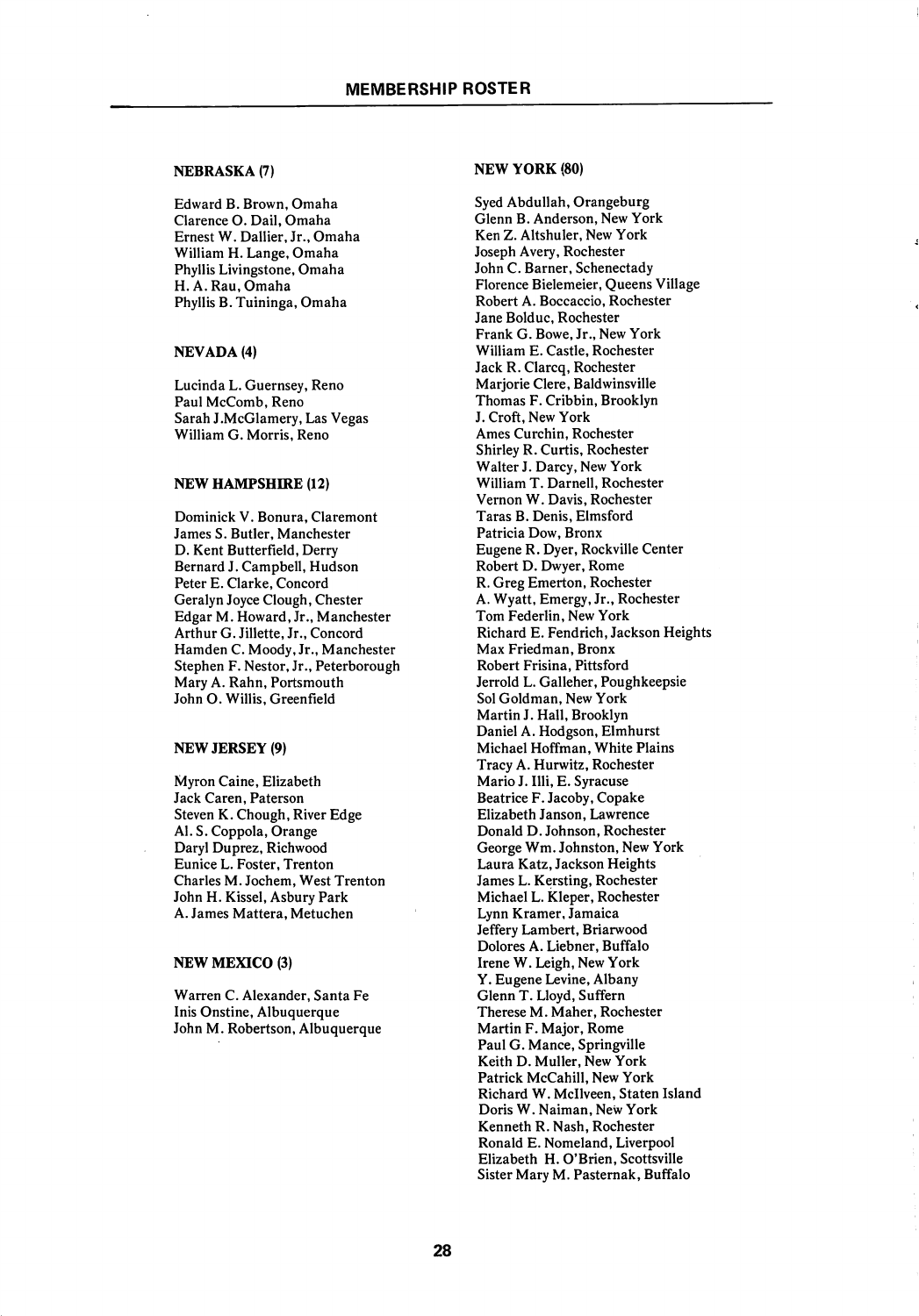Jerry L. Post, Brooklyn John D. Rainer, New York Lois M. Reed, Rochester Ramon F. Rodriguez, Syracuse R. R. Rynearson, Rochester Jerome D. Schein, New York John G. Schroedel, Kew Gardens Russell D. Smith, Schenectady James Stangarone, Rochester Martin L. A. Sternberg, New York Carlton Strail, Syracuse E. Ross Stuckless, Rochester Emanuel Tabin, Staten Island Betty Toney, Scottsville Edward J. Tucker, Jr., Orangeburg Antonio R. Virsida, Elmhurst Doug Watson, New York E. Marshall Wick, Rochester George B. Young, New York Frank R. Zieziula, New York

# NORTH CAROLINA (11)

Eva Neil Butler, Granite Falls William D. Campbell, Jr., Morganton David Carstens, Connellys Spring Ann Davidson, Winston Salem Earl Elkins, Morganton Leonard M. Ernest, Greenville Melanie J. Harmes, Charlotte F. Terry Kemp, Raleigh Joseph V. Schaefer, Fayetteville William M.Simpson, Morganton Ralph C. Stegall, Morganton

#### OHIO (104)

Joan Kathryn Adler, Toledo Sister Corita Ambro, Cleveland Joyce C. Andenoro, Brunswick Evelyn Baer, Akron Joan Baughman, Dayton Robin Bechtel, Athens Randall K. Beedle, Cleveland A. Frank Benedict, Cincinnati John W. Black, Columbus Brett Blevins, Perrysburg Yvonne Bolitho, Canton Dolores J. Boyd, Canton George R. Brown, Columbus Charles T. Bryan, Columbus Nancy Lyons Buchan, Columbus Marie T. Calgano, Cleveland Joseph J. Caruso, Niles Donna Chambers, Columbus Elwood Chaney, Gallon Dean A. Christopher, Athens O. L. Cluse, Youngstown Joanne L. Cole, Columbus James Collins, Columbus William E. Covert, Chillicothe

Arnold L. Daulton, Columbus James M. Davis, Cincinnati N. Leah DeVaux, Cincinnati Janet Sue Dobecki, Westerville Barbara Sue Douglas,Dayton Leroy L. Dunning, Cincinnati Terrence Q. Easterwood, Toledo Donald S. Eliot, Columbus James D. Everett, Cleveland Sandar S. Ferrier, Hamilton Martha Fleck, Cleveland Robert Fleck, Cleveland Donald Fucci, Athens Francis Gattas, Columbus Vivian Geltz, Canton Nellie D. Gillespie, Columbus Beverly A. Goldstein, Shaker Heights Geraldine Y. Gordon, Columbus Timothy R. Griffith, Akron Christine L. Hansen, Lakewood Hillcrest Hearing Aids, Inc., Dayton E. J. Hittle, Akron Harry W. Hoeman, Bowling Green Richard T. Holt, Columbus Louise Hume, Akron E. C. Jefferies, Akron Richard Johnson, Urbana Edith Jones, Morrow Robert B. Keller, Lima Kathleen S. Kelps, Steubenville Brian R. Kilpatrick, Mayfield Heights Eugene Kimmel, Troy Paul F. Klenke, Cincinnati Robert H. Knox, Canton Robert O. Lankenau, Akron Betty Jean Lankenau, Akron Clifton F. Lawrence, Cincinnati Mary Beth Lean, Hudson Barbara Litteral, Dayton Lavell McDermott, Mansfield Joseph D. McNulty, Cleveland Judith C. Mader, Strongsville Jeanne A. Manning, Lakewood William March, Columbus Glenn B. Miller, Toledo Russell S. Moore, Worthington Mrs. R. S. Moore, Worthington Richard G. Myers, Akron Geneva Norvell, Zanesville Homer Norvell, Zanesville Dick Petkovich, Cleveland Heights Joseph G. Podolsky, Mansfield Joseph L. Ponting, Cincinnati Ruth Pratt, Chillicothe Richard R. Recko, Gates Mills Darlyne J. Reising, Brunswick Michael L. Repas, Columbus Lillian Reynolds, Risingsun Raymond Z. Rich, Cleveland Susan Rose, Columbus Jean W. Rothenberg, Cincinnati Thomas D. Russell, Painesville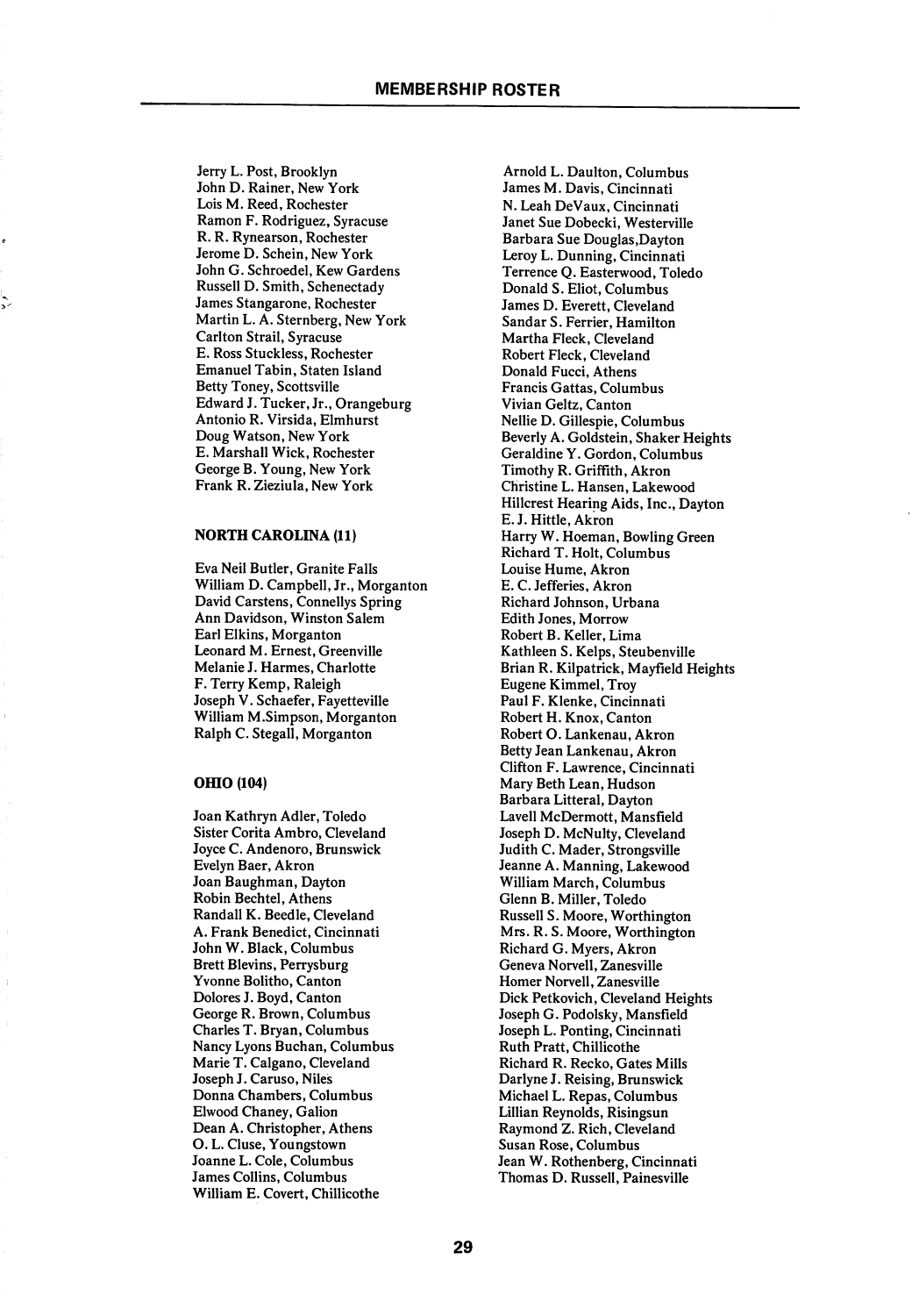John K. Sederwall, Akron Douglas S. Slasor, Columbus Richard J. Slosar, Cleveland Dorothy J. Snyder, Cincinnati Thomas R. Snyder, Columbus John Sproat, Columbus Polly Stephens, Columbus Robert D. Stimpert, Columbus Florence Toma, Cleveland Robert Timmerman, Toledo Alex Turner, Mansfield Dorothy Gene Vegas, Akron Vocational Educ. for Physically Handicapped, Dayton Ellie White, Columbus Heidi Wilsbach, Toledo Sue R. Wincenciak, Cleveland M. Eugene Winters, Mansfield Ruth Leah Zieleniec, University Heights

#### OKLAHOMA (5)

Jimmie Jones, Tulsa George T. Metcalfe, Oklahoma City C. G. Miller, Oklahoma City Elmo F, Pierce, Edmond Kathryn A. Stewart, Oklahoma City

#### OREGON (19)

James W. Andrues, Portland Cheri L. Ballantine, Portland Charles G. Bluett, Salem H. William Brelje, Portland Josephine Carr, Monmouth Donna M. Chapman, Salem David A. Clarke, Corvallis Roma Rae Cline, Salem Wm. H. Cooksley, Jr., Beaverton Dale J. Dodds, Monmouth Elsie Forrest, Salem Betty P. Holdt, Salem Marilyn K. Medberry, Eugene E. Ted Michaud, Jr., Portland Ruth E. Nelson, Monmouth John D. O'Connor, Eugene Ruth A. Sandefur, Portland Ronald Spendal, Salem Richard E. Walker, Monmouth

# PENNSYLVANIA (33)

K. W. Bergstresser, Harrisburg Grace A. Boyer, Allentown Joanne B. Campbell, York Joseph A. Cohen, Williamsport Edgar J. Corkrey, Philadelphia Arden Coulston, Etters Helen B. Craig, Pittsburgh

William N. Craig, Pittsburgh Margaret V. Danowski, Reading John M. Degler, Willow Grove Yona Diamond, Philadelphia Philip J. Econcomos, Pittsburgh Max Elbaum, Erie Willis A. Ethridge, Limestone Albert J. Fine, West Chester A11. Fineman, Jenkintown Mary Pat Gallagher, Philadelphia Donald R. Gallion, Harrisburg Leon Glassman, Philadelphia Frieda K. Hammermeister, Pittsburgh Fannie H. Lang, Ambler Janet E. McManes, Sewickley Eugene F. McSweeney, Pittsburgh Susan C. Martino, Pittsburgh Elizabeth Murphy, Pittsburgh Yale S. Nathanson, Philadelphia Rose S. Olanoff, Philadelphia Juan A. Pincheira, Pittsburgh Luther B. Prickett, Pittsburgh Edgar H. Shroyer, Pittsburgh Aram L. Terzian, Havertown Henry B. Thomas, Willow Grove David H. Tornblum, Pittsburgh

# RHODE ISLAND (3)

Dennis J. Amst, Kingston George H. Bond, Manville John F. Spellman, Jr., Cranston

# SOUTH CAROLINA (6)

R. John Carney, Columbia Stephen O. Crain, Fairforest Larry M. Harrelson, Columbia Kenneth L. Loftis, Greenville Allen McCallister, Spartanburg J. Charlie McKinney, Spartanburg

# SOUTH DAKOTA (4)

John K. Ellefson, Sioux Falls John Gonzalex, Sioux Falls John W. Hudson, Jr., Sioux Falls Sterling Simonson, Sioux Falls

# TENNESSEE (22)

Donnell H. Ashmore, Knoxville Patrick A. Bryant, Jefferson City C. D. Cavalaris, Knoxville William E. Davis, Knoxville Jeanne C. French, Memphis James Goldfeder, Nashville W. Lloyd Graunke, Johnson City Kent Harrell, Chattanooga Donald E. Leber, Memphis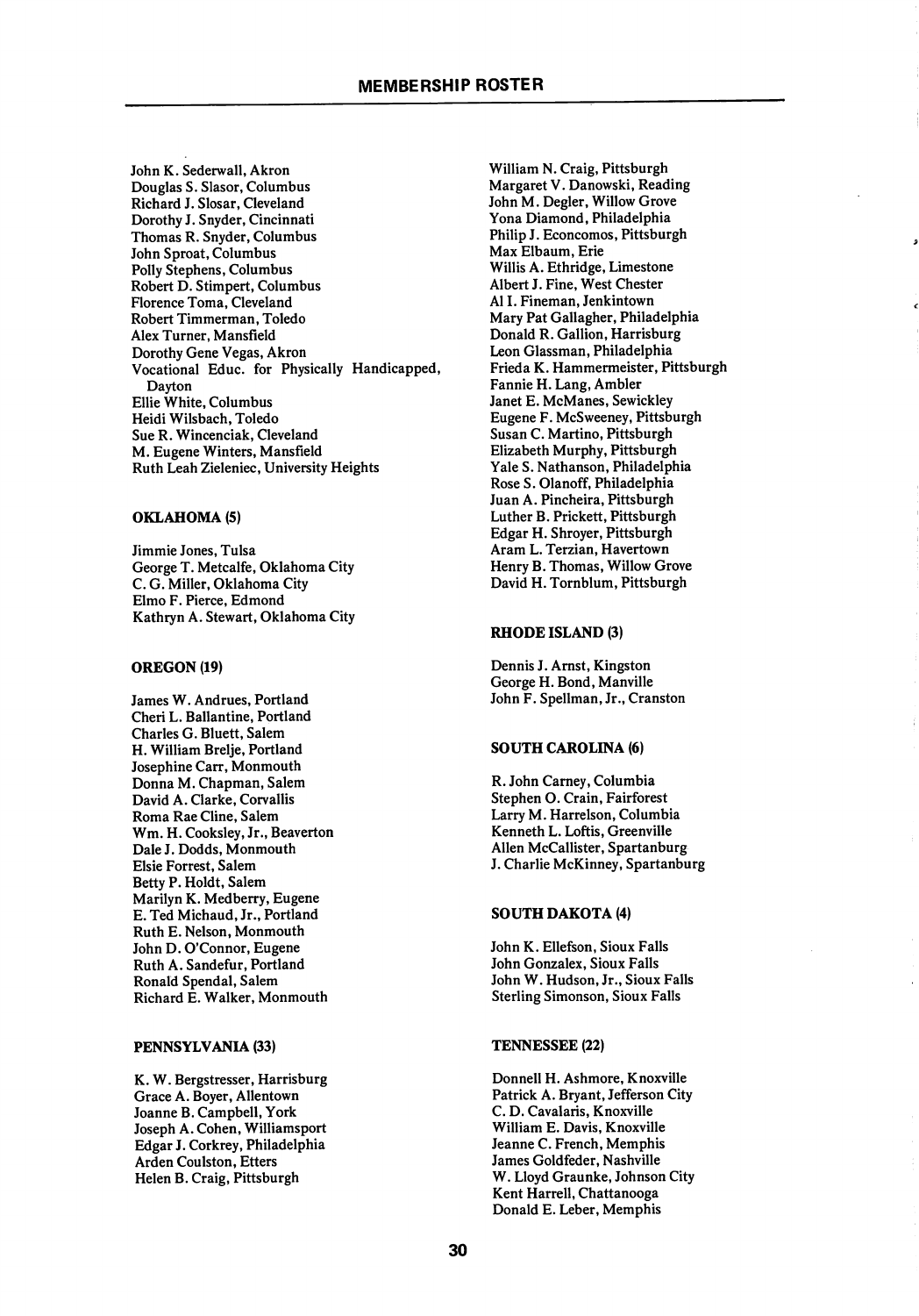Melvin A. Levy, Knoxville Myra Luker, Nashville Art Montoya, Knoxville Rosita Pacto, Chattanooga Cordelia B. Pointer, Knoxville Lynn Rowe, Memphis Betty W. Steed, Memphis Helen Trentham, Knoxville C. Eugene Thomas, Jr., Memphis James Holden Waynick, Nashville William B. West, Columbia William E. Woodrick, Knoxville D. N. Young, Knoxville

#### TEXAS (60)

Linda T. Bartlett, Dallas Louis Bills, Lubbock R. G. Blakely, Dallas Lilith E. Browning, Ft. Worth R. Hugh Brunson, Baytown Allen F. Bubeck, Jr., Richardson Freida Buhler, Dallas Judith R. Burroughs, Dallas Gwendel D. Butler,Austin Kathryn V. Caldcleugh, Austin Kelly Candell, Denton Uvaldo Canto, Austin Elizabeth Carlton, Dallas James G. Carrigan, El Paso Vennie Cecil, Boerne Ralph D. Churchill, Dallas Fay M. Clements, Houston Tara Cohen,Houston John Conn, Austin J. C. Cooper, Jr., San Antonio Patrice Costello, Lubbock Nancy Crownover, Dallas Marie A. Curtis, Lubbock Nancy E. Dougal, Pharr Jonnie R. Duncan, Terrell James B. Eckber, Ft. Worth Julia Eckber, Ft. Worth Jack English, Dallas Joan Fernandes, Arlington June Grant, San Antonio Edwin K. Hammer, Dallas Jerry Hassell, Austin Alice B. Haynes, Houston Louise B. Helton, Dallas Marjory C. Jarrell, Humble James C. Laney, Lubbock Linda Sue McCroskey, Dallas Howard Marnan, San Antonio Patricia Anne Miller, Lubbock Kenneth M. Pacetti, Houston Ursula Palmer, Mesquite Jo Lynn Pamulo, Austin Marian G. Pharr, Austin Luetta K. Phillips, Baytown Sidney G. Pietzsch, Dallas Mary E. Redman, Houston

Ron Ricks, Amarillo Ruth Y. Rogers, Baytown Julius P. Seeger, Austin Julie Anne Smith, Granbury Sonja Smith, Henderson W. E. Stricklen, Dallas Tom Valentine, Dallas Robert A. Varnado, Groves Polly Walton, Houston Ralph H. White, Austin Debra D. Wicksten, Dallas Peggy Sue Wilford, Houston J. Calvin Willard, Waco Paula Womack, Austin

# UTAH (6)

Robert E. Bevill, Ogden Wallace A. Goates, Salt Lake City Robert G. Sanderson, Roy C. Rex Scott, Salt Lake City Jack Spear, Salt Lake City John A. White, Provo

# VERMONT (1)

Donald F. Powers, Brattleboro

#### VIRGINIA (26)

James Bengelsdorf, Roanoke Paige E. Berry, Fishersville Vernon L. Browning, Fishersville William S. Cale, Springfield Winston W. Carter, Richmond Richard S. Clark, Alexandria Larry M. Correu, Richmond Nancy H. Gordon, Staunton Thomas J. Goulder, Falls Church George Joslin, Richmond Elizabeth Kindred, Arlington Carl E. McCurdy, Roanoke Michael A. McLean, Springfield Charles H. Merritt, Richmond J. Rex Purvis, Richmond David O. Riker, Reston Linda Ann Rosen, Stuarts Draft Barbara B. Sachs, McLean James L. Scott, Fairfax George Duane Smith, Alexandria John W. Stallings, Jr., Norfolk Carole Summers, Waynesboro E. Allen Thomas, Winchester Stanley Turner, Hampton Janet M. Wosch, Richmond Fred Parkis Yates, Jr., Staunton